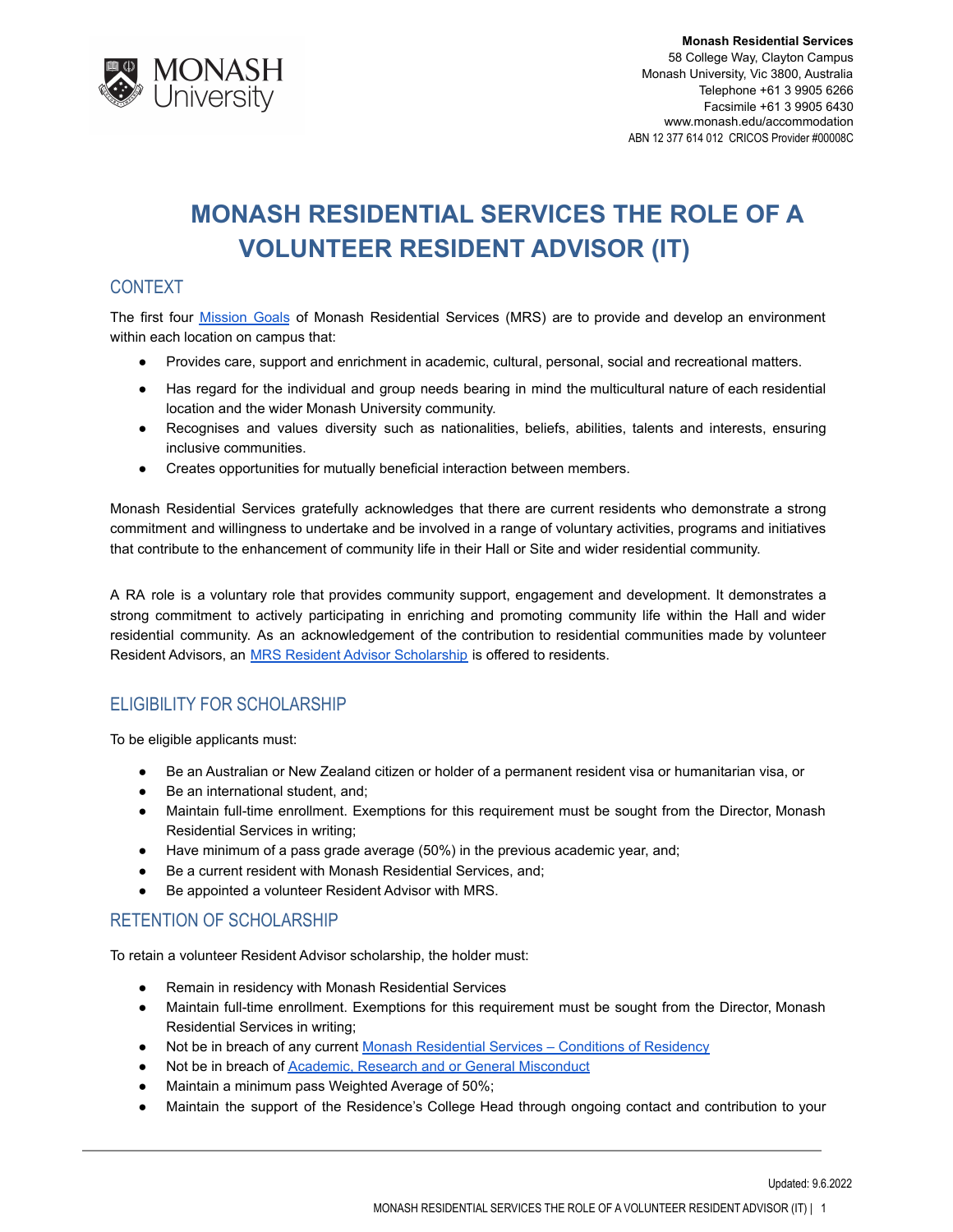

residential community and MRS more broadly.

- Maintain your role as a current volunteer Resident Advisor.
- Adhere to the MRS Expectations of a volunteer Resident Advisor (as outlined below)

## EXPECTATIONS OF A CENTRAL VOLUNTEER RESIDENT ADVISOR

The Expectations set out below are a means to achieving the above Mission Goals and are to be fulfilled in collaboration with, and support of, the whole of the Residential Support Team of each residential hall or MRS site. The central expectation is that RAs will be the model resident – actively promoting the values and expectations of MRS in their actions (both formal and informal).

RAs are expected to inform their College Head or other appropriate person(s) at MRS of information which is important to the residential community and/or has the potential to impact the experience of residents or the reputation of MRS – RAs must disclose to their College Head or other appropriate person(s) at MRS, any personal conduct or situation(s) outside of MRS, within the University or wider community, which has the ability to influence the reputation of the RST and detrimentally impact MRS.

Volunteer Resident Advisors are expected to complete mandatory training requirements & supply supporting documentation outlined in the application form and may be directed to complete further training if new requirements/courses are added.

## EXPECTATIONS OF A VOLUNTEER RESIDENT ADVISOR (IT)

All tasks as outlined below will be undertaken with support from the Support Systems Coordinator.

- Provide basic IT network support to residents through
	- Management of the MRS 'IT Helpdesk' Role account (mrs-ithelp@monash.edu)
	- Email, social media interactions, or phone conversations with RAs
	- Directly visiting residents or meeting them in a communal area
	- Working with an MRS Site Manager or delegate for difficult to resolve issues.
- Run IT related functions or events throughout the year suggestions below
	- LAN party
	- IT information sessions
	- Video Game Tournaments
	- Class Connect Sessions or Academic Faculty Nights (in collaboration with Academic RAs)
	- A 'How To' live sessions or videos

#### VOLUNTEER RESIDENT ADVISOR (IT) OVERVIEW

The MRS volunteer Resident Advisor (IT) will provide assistance to RAs particularly where the RA is having difficulty in solving resident issues connecting their computer to the Monash IT network. The volunteer Resident Advisor (IT) will be expected to coordinate and run Central IT-related events, at least one per semester.

AIM

- To provide 'timely' technical assistance to RA's and residents in matters relating to network IT issues.
- To encourage participation in IT related functions and events or information sessions held either over the network or at a specific location.
- To report to and participate in the MRS Network Advisors committee

### VOLUNTEER RESIDENT ADVISOR (IT) ROLE OUTLINE & RELEVANT SKILLS

All tasks as outlined below will be undertaken with support from the Support Systems Coordinator and IT Committee.

Meet with the Support Systems Coordinator in November to develop a yearly action plan - which will include, but is not limited to, the IT Programs outlined previously.